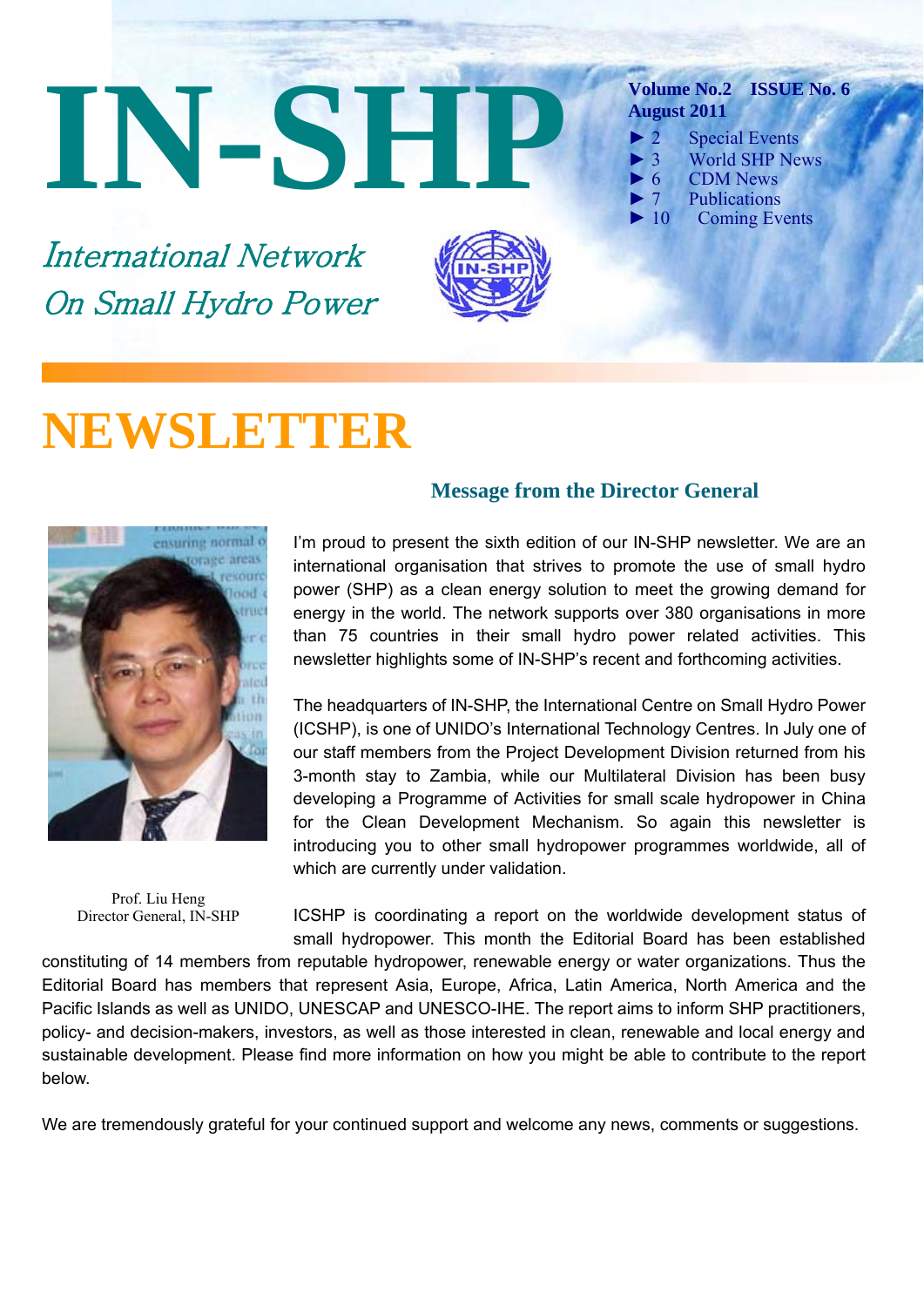# **Special Events**

### **Update on Zambian Mini-Hydropower Project**

After an initial site survey in Shiwang'andu, Chinsali District, Zambia in 2006, the construction has been started on the 1MW hydropower project in this April. Since Zambia's dry season is between April and December, construction including a 5m flow-over dam is planned to be finished by November of this year. It will then provide electricity within a 50km radius to the surrounding community of 50, 000 people, as well as schools, clinics and farms.



While the project is mostly funded by ZESCO, the Zambian electric company that has a market share of 99%, UNEP and GEF have provided a grant of half a million US dollars. "This is the first project that ZESCO is constructing after 30 years. Shwang'andu is a very historical place for Zambia, thus ZESCO chose this location for rural electrification", said Mr Wei Jianghui, chief of ICSHPs Project Development Division who returned on  $9<sup>th</sup>$  of July from a three months

stay in Zambia. Zambia's rural electrification rate is 3% and its employment rate is 40%. Currently, 25 Chinese contractors, as well as up to 70 local laborers are working on the construction site every day.

In order to ensure least environmental impact, a coffer dam has been built to divert the water during dam construction. This ensures that the downstream waterfall, an important tourist attraction in the area, continues to flow as usual and a 1.5m fish gate will be fit into the dam for migrating animals, such as fish, crabs and shrimp. Once the project is commissioned, ICSHP will train up to 20 ZESCO employees to continue to run the mini hydropower plant and locals will be hired for plant maintenance. China has given Zambia



a 20 million US dollar grant for mini hydropower projects, so more hydropower projects will be built in Zambia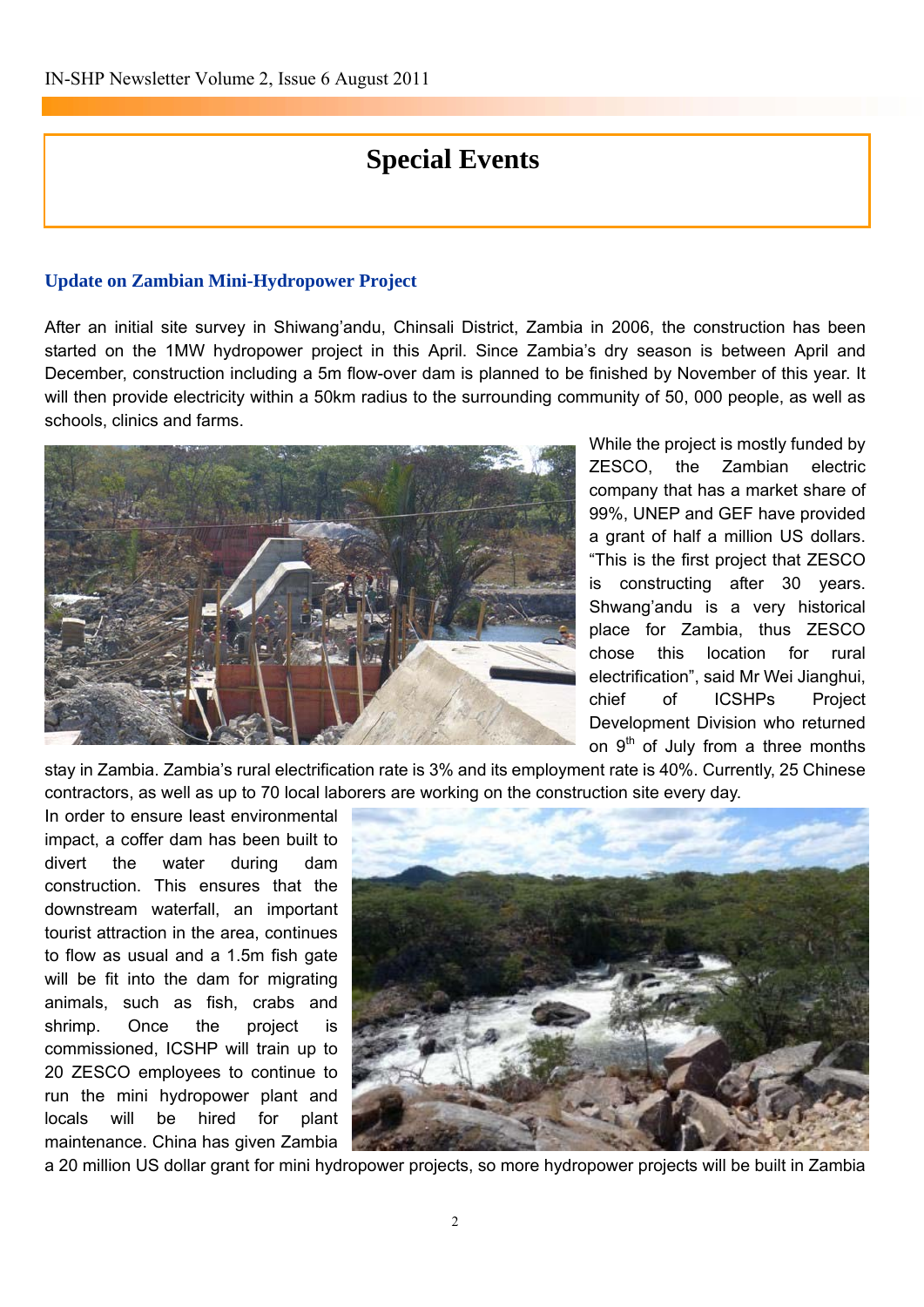to support rural electrification and discontinue the use of diesel for electricity generation.

# **World SHP News**

- **1. Three small hydropower stations to be constructed in Azerbaijan**
- **2. Nepal says no to exporting hydroelectric power**

### **[Three small hydropower stations to be constructed in Azerbaijan \(July 25, 2011\)](http://www.news.az/articles/economy/41197)**

### News Azaz (July 25, 2011)

Three hydroelectric power stations are to be built in Azerbaijan this year, Azenco specialist Javid Shalbuzov has said. The stations will be situated in Goychay, Gusar and Ismayilli regions. The next hydropower is to come on stream in Fuzuli. Shahbuzov also said "A total of 200 mini hydroelectric power stations are planned across the country. These stations will be constructed in areas with hydro energy potential."

### **[Small hydropower plants promote economic growth; Armenian Prime Minister](http://arka.am/eng/economy/2011/07/14/26889.html)**

### ARKA (July 14, 2011)

The increasing number of small hydropower plants in Armenia is promoting economic growth, Prime Minister Tigran Sarkisian said at Cabinet session today after the Cabinet decided to change the category of some land areas in central Kotayk province from agricultural to industrial. Deputy Minister of territorial administration, Vache Terteryan, said small hydropower plants will be built on these land areas.

Today there are 108 small hydropower stations across Armenia with an average capacity of 130 MW, which generate 450 million kWh of energy per year. This represents about 10% of the total consumption and 8% of the total production in the country.

Other 65 small hydropower plants are under construction. By the end of 2011 the number of operating small hydropower plants in Armenia will rise to 165 with total capacity of 265 MW and annual power generation of 923 million kWh.

### **[Kinlochleven small hydropower scheme approved in Scotland](http://www.hydroworld.com/index/display/article-display/0999370430/articles/hrhrw/hydroindustrynews/smallhydro/2011/07/kinlochleven-small.html)**

### PennWell (July 7, 2011)

A new small hydroelectric project has been given the go-ahead by the Scottish Government, the government reported. The 5-MW small hydro development at Loch Eilde Mor, near Kinlochleven, is expected to generate enough renewable energy to power around 2,400 homes and create around 12 jobs during construction.

The government also approved a refurbishment of the existing Innerhadden hydroelectric scheme near Kinloch Rannoch in Perth and Kinross, which will see the installation of two new weirs with self cleaning screens. Its expected capacity is 1.4 MW.

The government's target is to meet the equivalent of 100 percent of electricity demand from renewable by 2020. In 2009, 27 percent of electricity demand came from renewable. There is around 7,000 MW of renewable capacity installed, under construction or consented around Scotland, which will take Scotland beyond the interim target of 31 percent of Scotland's electricity demand from renewable by 2011.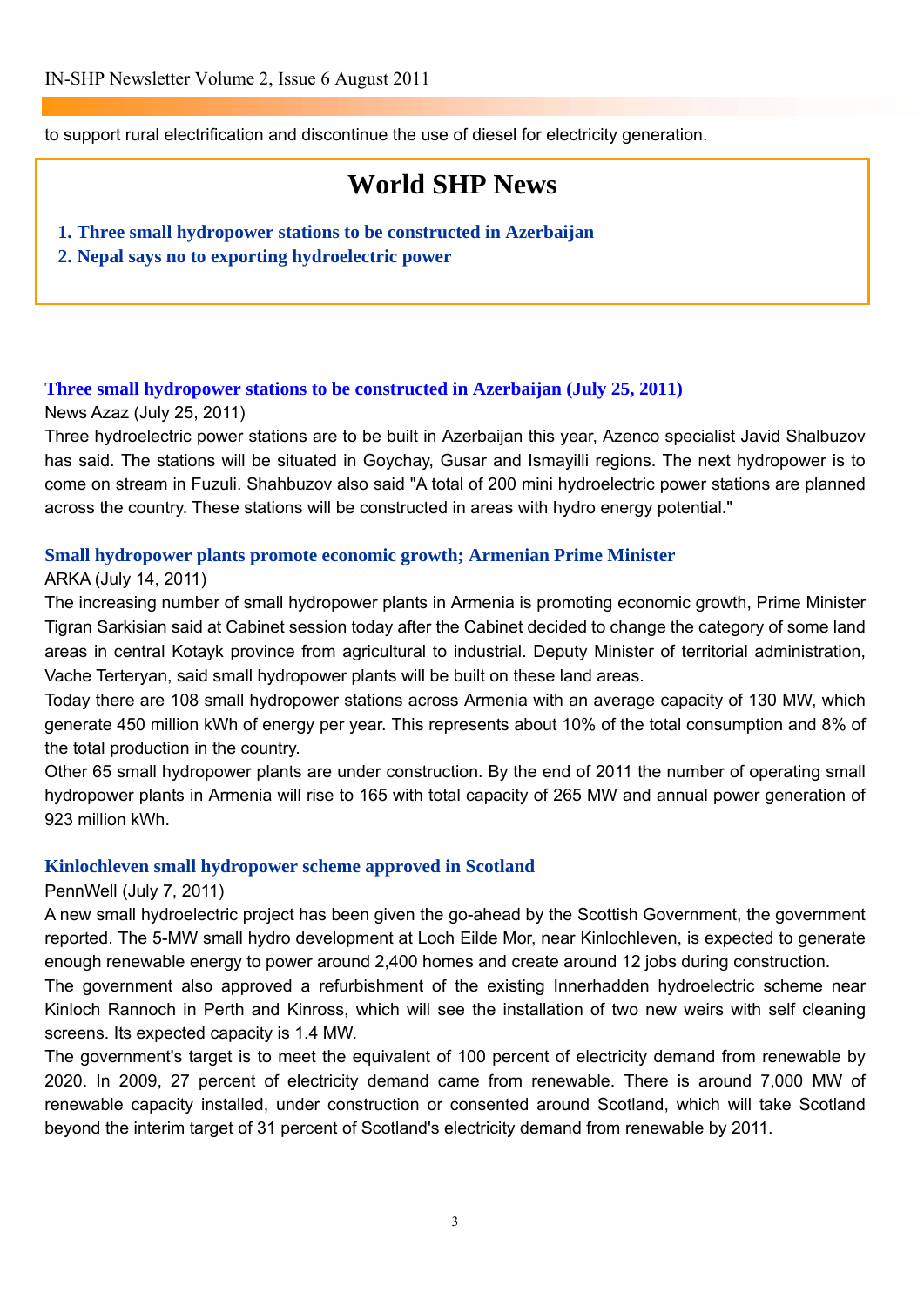### **[Small Hydropower Bill Advances](http://www.renewableenergyworld.com/rea/news/article/2011/08/small-hydropower-bill-advances)**

### Pennwell (August 3, 2011)

The Natural Resources Committee of the U.S. House of Representatives recently passed the Small-Scale Hydropower Enhancement Act, which was introduced by Congressman Adrian Smith, R-Neb. The act would exempt hydropower projects generating less than 1.5 MW from Federal Energy Regulatory Commission permitting rules.

"I appreciate the Natural Resources Committee recognizing the importance of smaller scale hydropower opportunities to an all-of-the-above approach to energy policy," Smith said. "Most think hydropower is a resource requiring a massive dam, but advancements in smaller projects offer tremendous opportunity to expand this resource as a viable option, particularly for rural consumers."

Having crossed its first hurdle, the bill now awaits consideration by the House Energy and Commerce Committee and the Transportation and Infrastructure Committee. Linda Church Ciocci, executive director of the National Hydropower Association, stated: "NHA is pleased that the Natural Resources committee has reported H.R. 795, the Small-Scale Hydropower Enhancement Act. I am thrilled that both parties recognize hydropower's undeniable benefits and passed the bill unanimously. We greatly appreciate the work of Congressman Adrian Smith, chief sponsor of the bill. He has shown tremendous leadership introducing and shepherding this legislation through the committee process."

### **National Hydropower Association applauds passage of Energy and Water budget by House committee**  PennWell (June 17, 2011)

The National Hydropower Association commends the House Appropriations Committee's recommendation of US\$50 million for the Energy Department's Water Power Program, NHA announced. Linda Church Ciocci, executive director of the NHA, said these funds are a vital investment in continued progress for hydropower research and development. Church Ciocci said NHA also is pleased to see that the funding has been equally divided between conventional and marine and hydrokinetic technologies.

Church Ciocci stated: "The hydropower industry is poised for tremendous growth, both in terms of generation and the economic benefits it provides. Over 1.4 million cumulative jobs could be created in the industry as it seeks to add over 60,000 MW of new capacity in the future. Continued funding of the Water Power Program helps to lower costs, improve operations and remove market-entry barriers to help make these goals a reality."

### **Nepal says no to exporting hydroelectric power**

### PennWell (June 29, 2011)

Nepal has decided not to approve any hydropower projects that will export the bulk of the electricity they generate, media reports indicate. The announcement was made by Dharmendra Bastola, head of the Seti-Mahakail Bureau, the region where the Upper Karnali hydropower project is located, reports indicate.

Bastola said the central committee of his party decided that the license given to the project developer GMR to conduct a survey should be scrapped and a fresh contract negotiated. A consortium led by GMR [received the](http://www.hydroworld.com/index/display/article-display/9197334634/articles/hrhrw/News/India_firm_to_build_Nepals_300-MW_Upper_Karnali.html)  [license in 2008 to develop the Upper Karnali,](http://www.hydroworld.com/index/display/article-display/9197334634/articles/hrhrw/News/India_firm_to_build_Nepals_300-MW_Upper_Karnali.html) with Nepal Electricity Authority receiving 27 percent free equity and Nepal 12 percent free power. The rest of the generated power was to be sold to India.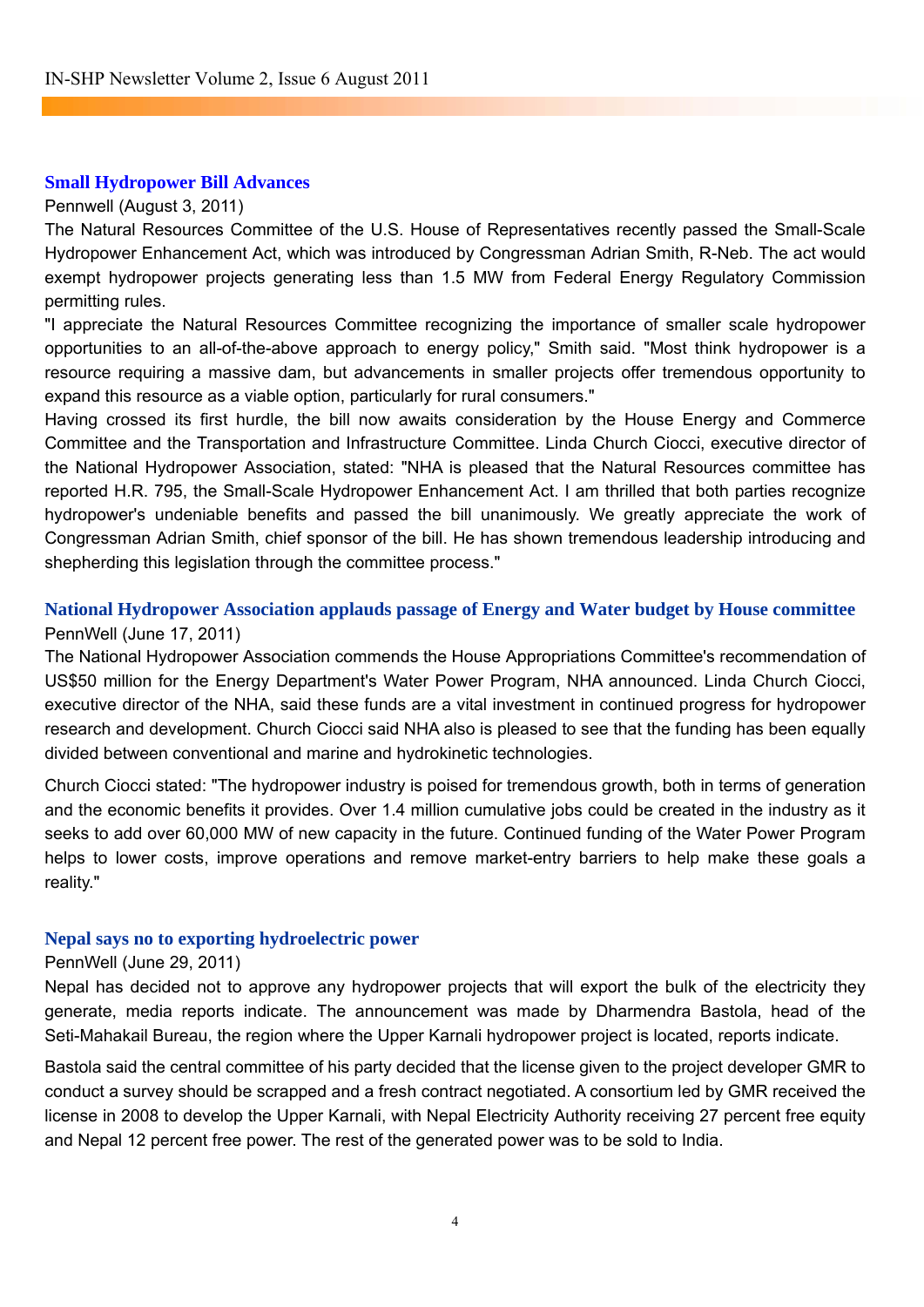### **[RusHydro Plans 15 Small Hydropower Projects in Northern Ossetia](http://www.renewableenergyworld.com/rea/news/article/2011/06/rushydro-plans-15-small-hydropower-projects-in-northern-ossetia)**

PennWell (June 17, 2011)

Russian hydropower producer RusHydro plans to construct as many as 15 small hydropower projects in the republic of Northern Ossetia, wire services reported. The small hydro plants are to be built at the Fiagdon and Uruh rivers, as well as the Ardon river confluent rivers - the Sadonka, the Arkhondon, the Tsmikomdon and others, reports indicate. Timeframes for the project have yet to be disclosed.

In other news, RusHydro plans to complete upgrading the main equipment at its Rybinsk and Uglich hydro plants by 2020. As part of the upgrade, RusHydro has already reconstructed a second power unit at the Uglich hydro plant, after which the unit's capacity increased to 65 MW from the previous 10 MW. The upgrade was carried out by Austria's Voith Hydro and cost an estimated 34 million euros.

### **Statement of NHA Executive Director Linda Church Ciocci on H.R. 795, the Small-Scale Hydropower Enhancement Act of 2011**

### NHA (May 13, 2011)

The following is a statement from Linda Church Ciocci, Executive Director of the National Hydropower Association: "NHA is proud to announce its support for Representative Adrian Smith's Small-Scale Hydropower Enhancement Act of 2011. Reducing the cost and delays for new hydropower generation is key to meeting America's clean energy goals. This legislation strikes a balance between these aims and ensuring that public participation is maintained and federal and state environmental standards are met.

"This bipartisan bill removes from Federal Energy Regulatory Commission jurisdiction certain small conduit hydropower projects. It also directs the Interior Department to further study potential of small hydropower at federal facilities." The expansion of the Energy Policy Act of 2005 hydropower study to include projects with less than 1 MW of capacity is important, as NHA believes there is tremendous untapped hydropower potential throughout the federal system, particularly from these types of small projects." "With this legislation, we move one step closer to realizing the full potential of hydropower in the United States."

### **[Federal Judge Rejects U.S. Salmon Plan](http://www.renewableenergyworld.com/rea/news/article/2011/08/federal-judge-rejects-u-s-salmon-plan?cmpid=WNL-Wednesday-August10-2011)**

Renewable Energy World Network Editors (August 8, 2011)

A federal judge in Oregon has found that the Obama administration's attempt to make federal hydroelectric power projects in the Northwest safer for protected salmon violates the Endangered Species Act, wire services reported.

Judge James Redden of Federal District Court in Portland ruled that the plan, known as a biological opinion, is too vague and uncertain on specific steps that will be taken in future years to improve salmon habitat, the Associated Press reported. Redden said he did not think the government could meet the standards of the Endangered Species Act by habitat improvements alone, and that it was time to consider new options, including removing some of the dams. The judge left the plan in place through 2013, when federal agencies must come up with more specific projects to help salmon.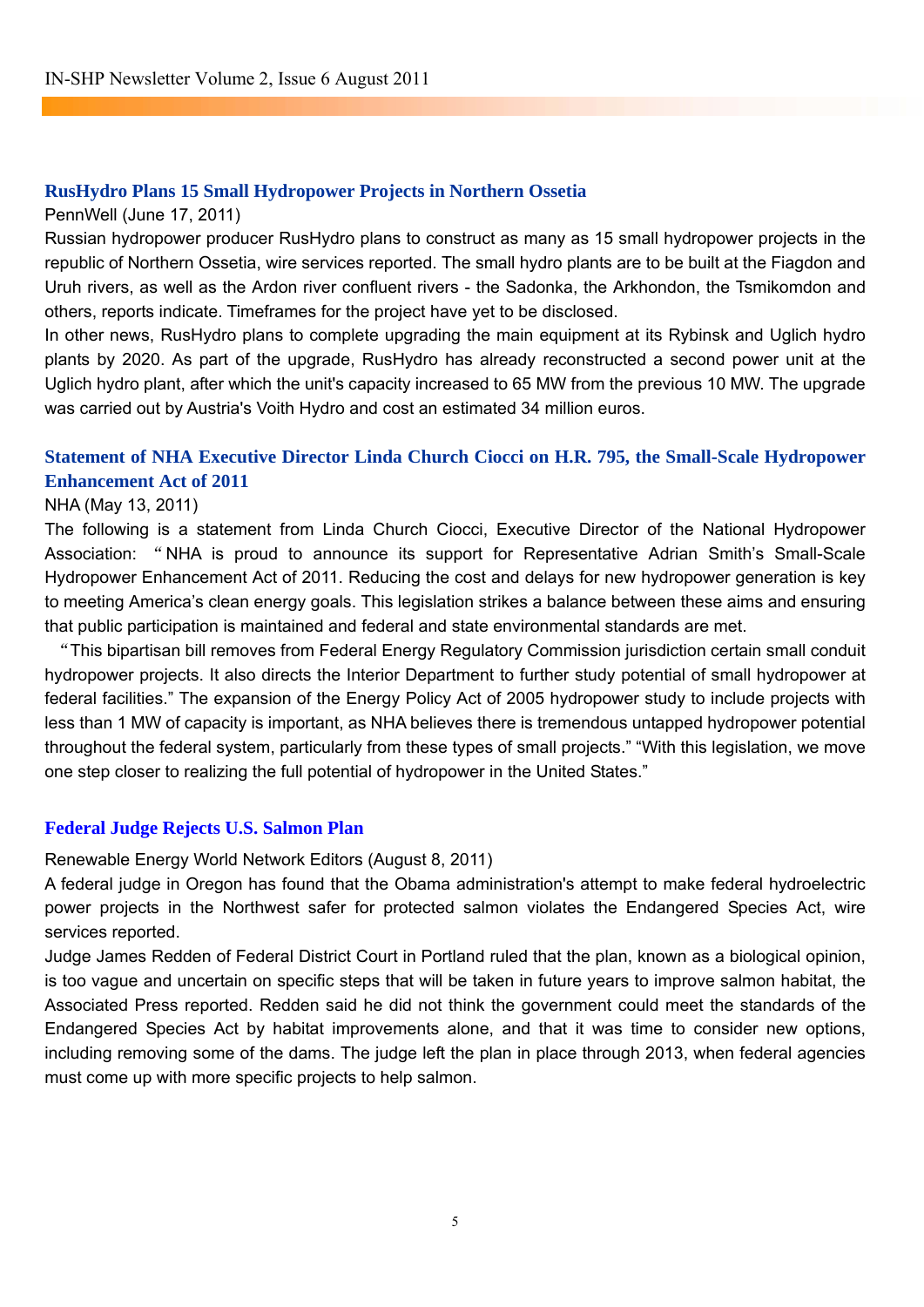# **Clean Development Mechanism**

- 1. More new small-scale renewable energy Programme of Activities including hydropower under validation
- 2. CDM in Least Developed Countries and Sub-Saharan Africa

### **New small-scale renewable energy PoAs including hydropower under validation**

### A [Programme of Activities \(PoA\) for Sustainable Renewable Energy Power Generation in Papua New](http://cdm.unfccc.int/ProgrammeOfActivities/Validation/DB/KGHGC1KOOSFUZWO7K5EZBAFSG28M2A/view.html)

[Guinea](http://cdm.unfccc.int/ProgrammeOfActivities/Validation/DB/KGHGC1KOOSFUZWO7K5EZBAFSG28M2A/view.html) (PNG) is currently in its validation period. The PoA envisages to assist development of all small scale renewable energy power plants (including wind / photovoltaic / hydro / geothermal / tidal / wave / renewable biomass) across Papua New Guinea (PNG). Currently, less than 2% (220 MW) of the technical hydropower potential in PNG (around 15,000 MW) is used. The first CPA under this proposed PoA is Divune small hydro project (3MW) and the preliminary estimate of annual emission reductions is around 20,000 tCO2e. The commenting period for the PoA was from 12.07.-10.08.2011.

Another PoA currently under validation is [Tunki Small Scale Hydropower Program of Activities](http://cdm.unfccc.int/ProgrammeOfActivities/Validation/DB/D1W68MA7FK8E5CH1BG05BNM8R8V36Y/view.html) in Peru. The first CPA is in the province of Huaura. It is a new small scale run of the power plant with an installed capacity of 1.68 MW connected to the national Peruvian electricity grid (SEIN). The project will use a horizontal Francis turbine for a net height of 28 m and 6,7m3/s water flow. The power plant will produce 12,170 MWh per year using water flow from an irrigation channel (Quipico Channel). The turbinated water will be discharged to the Quipico channel and used for irrigation purposes. The CPA is expected to reduce 6,897 tCO2 annually, leading to a 42,281 tCO2 over the first crediting period (7 years).

PoAs are beginning to be developed, which include more than one host country. While the last newsletter introduced a small scale hydropower PoA in Honduras (Masca Small Hydropower PoA), another [Guacamaya](https://cdm.unfccc.int/ProgrammeOfActivities/Validation/DB/L4GKXH1FTNAMON2GR2TOXPIGK08XT4/view.html)  [Small Scale Hydropower Programme of Activities](https://cdm.unfccc.int/ProgrammeOfActivities/Validation/DB/L4GKXH1FTNAMON2GR2TOXPIGK08XT4/view.html) is under validation, which covers several host counties, including Honduras, as well as Guatemala and Costa Rica.

### **The CDM in Least Developed Countries and Sub-Saharan Africa**

The African Carbon Forum with more than 1,000 registered participants was held in Marrakech, Morocco from 4-6 July. Key issues were barrier removal through programmatic CDM, simplification and standardization of baselines as well as attracting investment for CDM in Africa. Forum participants further pointed out the importance of credits from Non-LDC countries in Africa post-2012, which cover more than 90% of CERs issued so far and projected until 2012 from the continent. From 2013 onwards, the respective credits will only be eligible under the EU ETS after ratification of bilateral agreements – a procedure that is expected to delay the implementation of future projects and thus could deter CDM investments in Non-LDC African countries. For more information and presentations of the forum, visit [http://africacarbonforum.com](http://africacarbonforum.com/).

A project from Zambia (a LDC) [Rural Electrification by Mujila Falls Lower Zambia Mini-hydropower station](http://cdm.unfccc.int/Projects/Validation/DB/8WFAZ8GL9LXQN292WAWDLHIIEQB3HW/view.html) entered the pipeline in July. The 1.4 MW Mini-hydropower stations with a project start in 2013, is a greenfield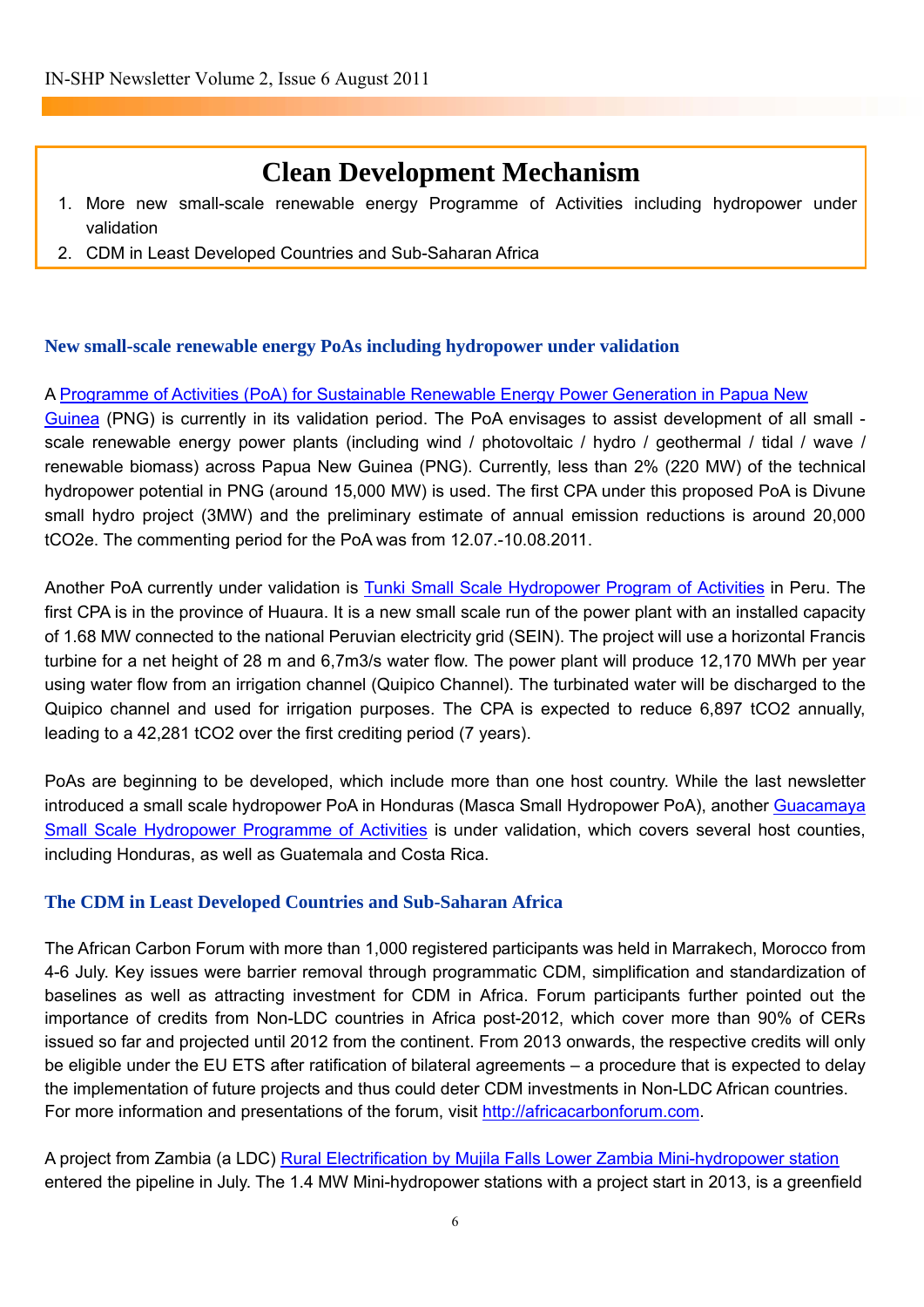# **Publications**

- **1. Rehabilitation of Hydropower An Introduction to economic and technical issues**
- **2. Assessment of supply-demand balance for Kyoto offsets**
- **3. Linking Renewable Energy Promotion Policies with International Carbon Trade**

run of river type project and is estimated to generate approximately 11GWh of electricity per annum.

A new paper, [Rehabilitation of Hydropower - An introduction to economic and technical issues](http://water.worldbank.org/water/sites/worldbank.org.water/files/WPRehabHydro_0.pdf) has been published by the World Bank (June 2011). The paper assesses the hydropower rehabilitation market in continental Africa, Central America and Mexico. Hydroelectric station rehabilitation covers a broad set of activities, including repairing/replacing components, upgrading generating capability and availability, realigning services to meet market opportunities and new market requirements and modifying the management of water resources to enhance ecosystems. In the current study, rehabilitation is focused on the major electrical and mechanical equipment associated with power generation, namely the turbine and generator. Rehabilitation can start with the replacement of equipment on a "like for like" basis where there is minimum effort to enhance the overall output of the station. The primary objective of this is to provide "life extension" to the existing facilities and restore their initial performances. In contrast it can often be justified to include an "upgrade" of the equipment (efficiency, output) which yields greater output but at increased costs which is justified by the additional revenue over the service life of the equipment. This study examines both of these investment scenarios. Non-structural optimization, such as improved operation rules based on improved hydrology, timing of releases in cascades etc has not been considered.

What will be happened post-Kyoto? A new working paper on the **Assessment of supply-demand balance** [for Kyoto offsets](http://www.cdcclimat.com/Assessment-of-supply-demand.html?lang=en) (by Delbosc et al., 2011) estimates the supply and potential demand as regards Kyoto carbon credits (CER and ERU) up to 2020. Two distinct periods have been pinpointed: 2008-2012, the first commitment period of the Kyoto Protocol, and 2013-2020, the phase when the climate-energy package will be implemented in Europe, and the period for compliance with international commitments agreed in Cancún. The paper estimates that the credit market will be in deficit by 2013 and should be in surplus by 2020, unless there is an increased European commitment, or new sources of demand appear throughout the world. Demand for Kyoto credits is estimated at between 2.2 and 4.4 billion for the 2008- 2020 period. The large spread reflects 1) uncertainty about the size of European demand (EU ETS and Member States), which could rise from 1.3 to 2.2 billion credits if Europe's 2020 emissions reduction target were increased from 20% to 30%; and 2) uncertainties regarding the use of Kyoto credits by other actors.

The scoping study ["Linking RE Promotion Policies with International Carbon Trade"](http://www.iea-retd.org/files/LINK%20RE%20policy%20and%20carbon%20trade%20(2011-06).pdf) for IEA RETD is a report that explores the barriers that currently prevent a more effective promotion of renewable energy (RE) through the carbon market and a positive interaction between the market and domestic RE promotion policies. While the main focus is on CDM/JI, the report also looks beyond CDM/JI to find possible solutions among the new instruments being proposed for the new climate regime and the carbon market after 2012. In one of its recommendations the report suggests an increased emphasis on Programmes of Activities to help reduce transaction costs and broaden the scope of CDM/JI activities, However, specifically in the case of the CDM, this needs to be accompanied by a resolution of the regulatory barriers preventing the take-off of Programmes of Activities: the strong liability for validators in case of mistakes in the selection of individual programme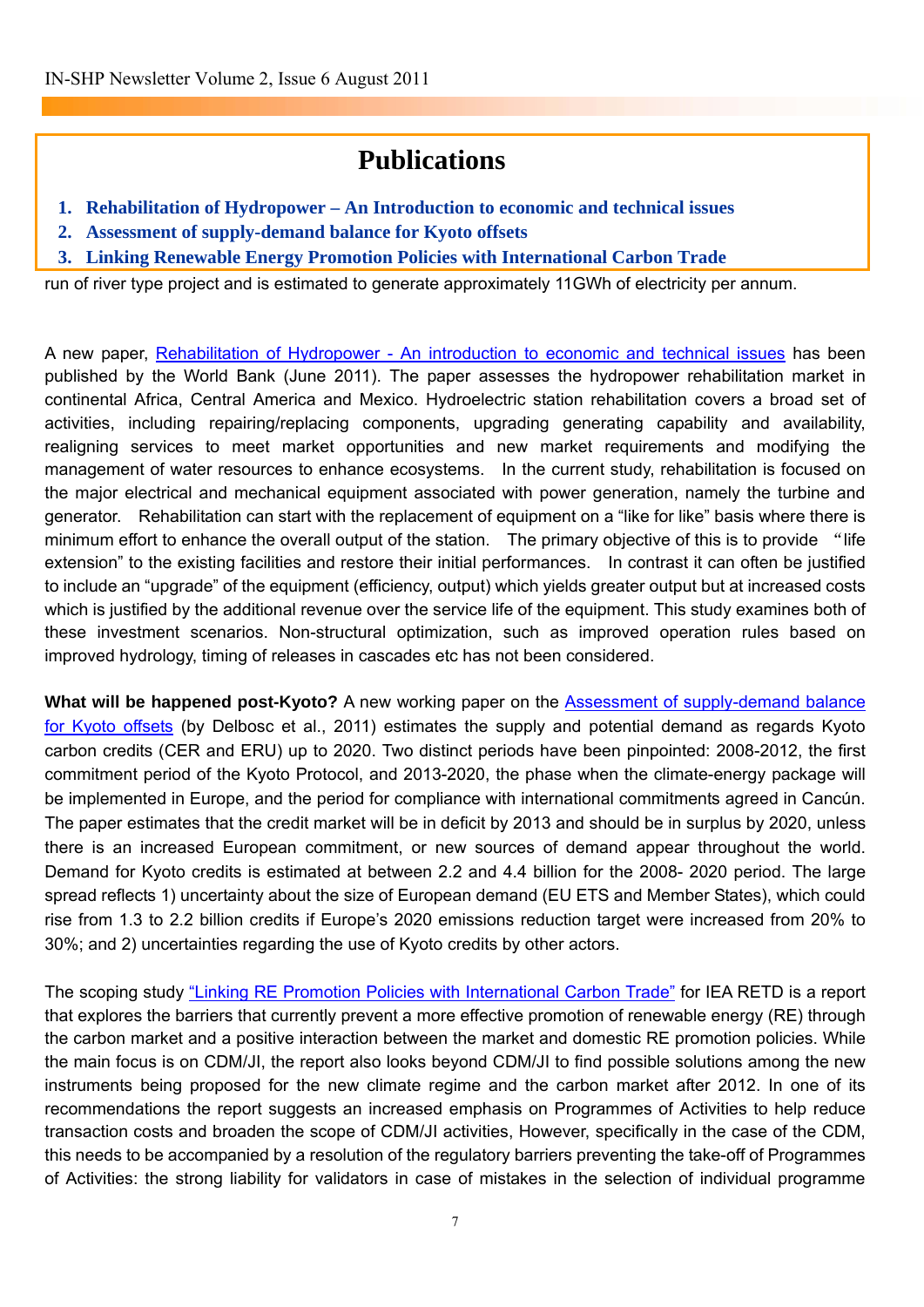components, and the definition of acceptable criteria for determining additionality of these components.

### **Hydropower Africa 2011 Programme**



Boasting a full three day conference, featuring over 40 international speakers and over 450 visitors from across the globe! 19-23 September 2011, Johannesburg, South Africa.

Hydropower Africa 2011 will look at prospects for hydropower development in Africa, encourage investment in hydropower projects in Africa and identify and overcome challenges for hydropower development in rural and urban areas. Themes include:

- Planned projects and tender prospects for hydropower development in Africa
- Innovative funding solutions for projects big and small.
- Refurbishment and modernization updates of major hydropower facilities as well as operation and maintenance best practices from across the continent
- Infrastructure development and African-appropriate engineering solutions to provide power to villages, rural areas and urban communities
- Achieving operational objectives while addressing environment and social challenge

For more information please visit:<http://www.hydropowerafrica.com/en/index.php>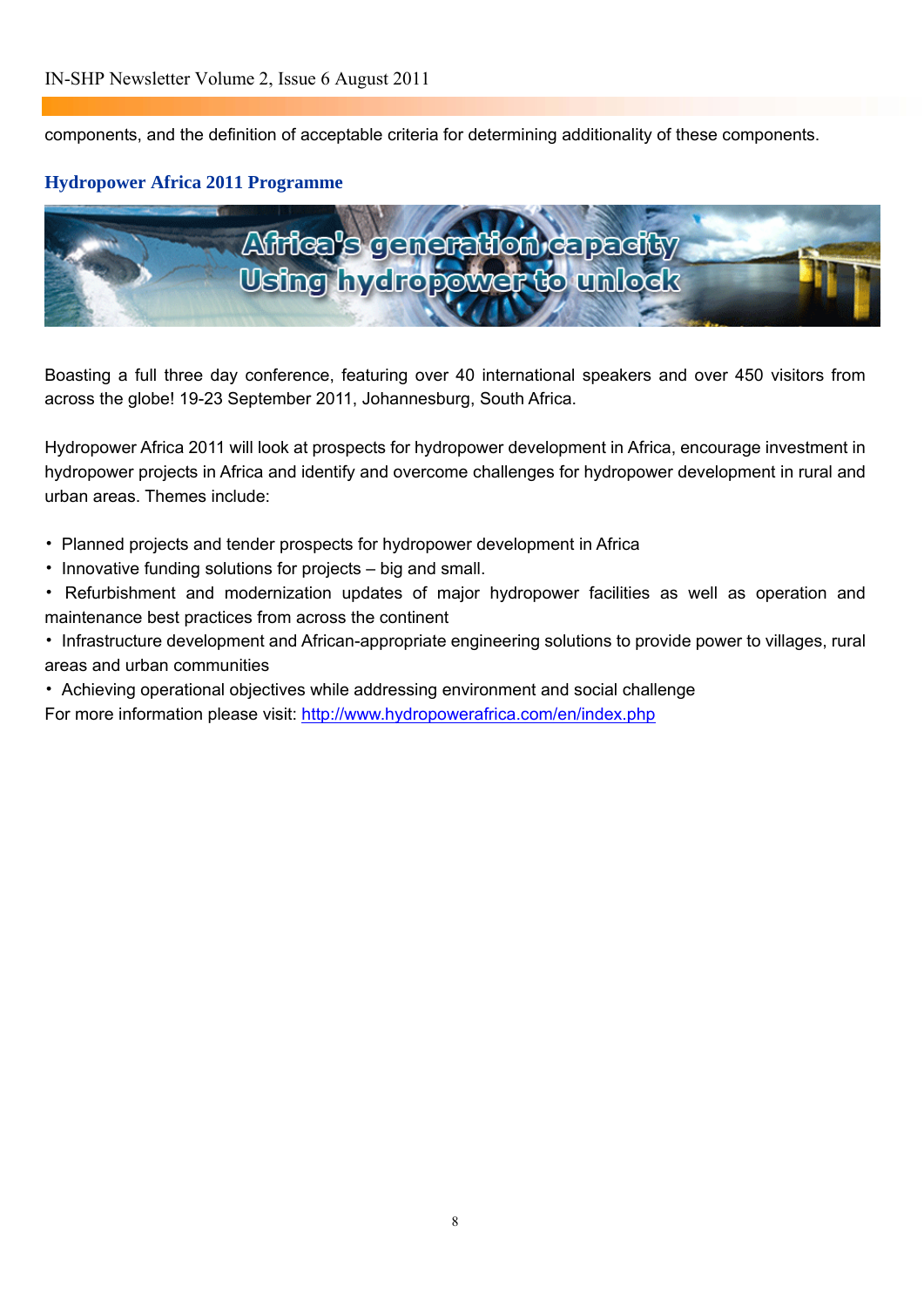### **World Small Hydropower Development Report 2011**



# **World Small Hydropower Development Report 2011**



The International Centre on Small Hydro Power (IC-SHP), under the auspices of UNIDO, is coordinating a report on the worldwide development status of small hydro power (SHP). The aim of the report, as a contribution to global renewable energy, is to give a global overview of the status of SHP and thereby inform SHP practitioners, policy- and decision-makers, investors, as well as those interested in clean, renewable and local energy and sustainable development.

The report will include

- an overview for each region (i.e. Africa, Asia and the Pacific, Europe, North America, Latin America)
- the country status of over 140 countries on SHP development (including updates on innovative technology, SHP policy environment and financing)
- a technology section featuring case studies
- a policy section featuring case studies
- a finance section featuring case studies

The Editorial Board welcome experts and professionals from UN system, NGO, Governmental and Intergovernmental Organization, Enterprises, Communities etc to involve in the report preparation, in kind of articles and case studies. Case studies on countries, areas, projects describing specific policies, technologies, approaches or environmental or social impact should be no more than 1000 words. Authors are invited to submit their interest in writing with a brief description via email to the ICSHP team on the report. [\(report@icshp.org](mailto:report@icshp.org))